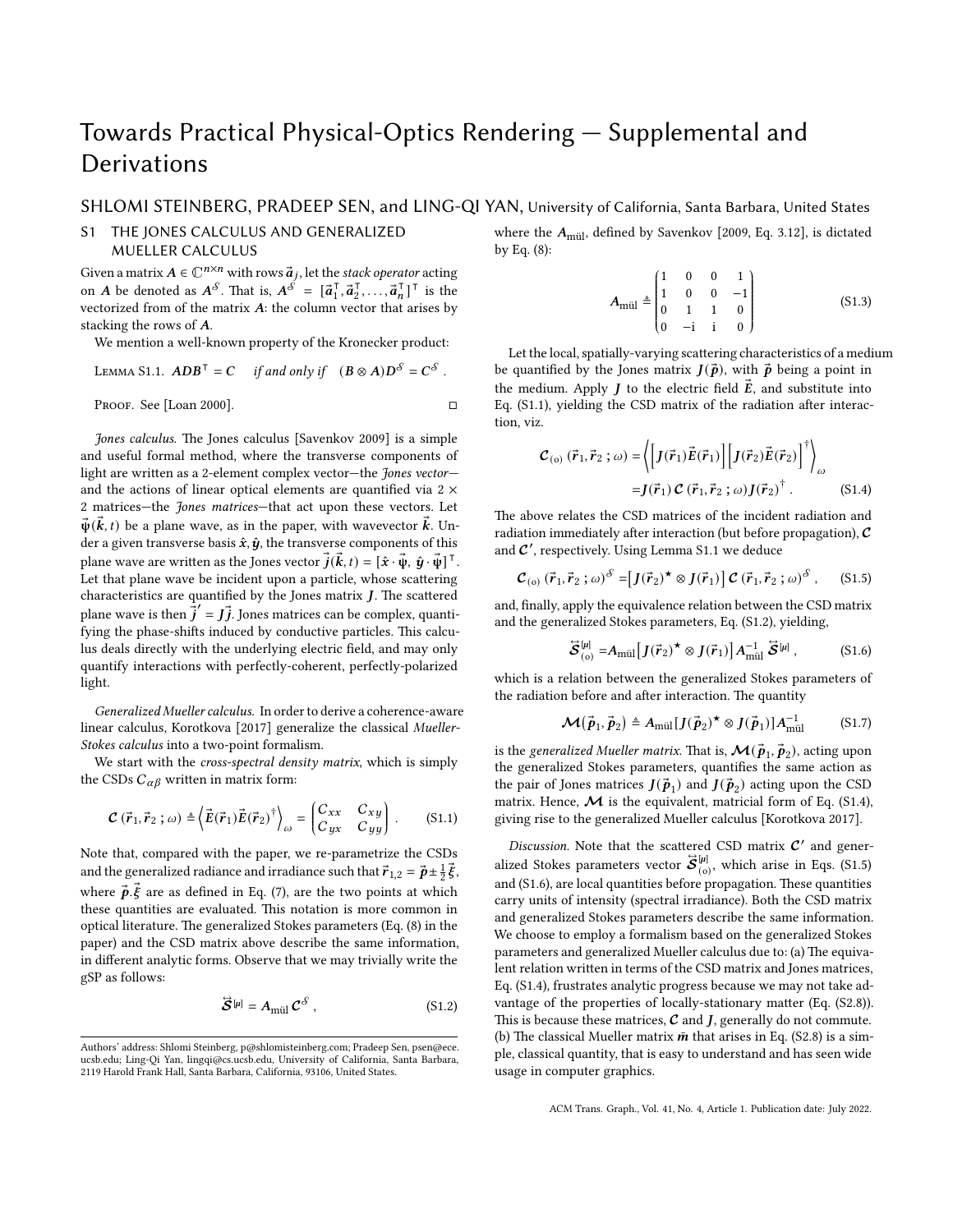### S2 THE LIGHT-MATTER INTERACTION THEOREM

*Propagation.* The far-field Smythe diffraction formula can be written as[[Zangwill](#page-3-0) [2013](#page-3-0)]

$$
\vec{E}'(\vec{r}) = \frac{\mathrm{i} \mathrm{e}^{\mathrm{i} k r}}{\lambda r} \hat{r} \times \int_{\mathbf{P}} \mathrm{d}^2 \vec{p}_{\perp} \left[ \hat{n} \times \vec{E}(\vec{p}_{\perp}) \right] \mathrm{e}^{-\mathrm{i} k \hat{r} \cdot \vec{p}_{\perp}}, \quad (S2.1)
$$

where **P** is a planar aperture (centred at the origin) with normal  $\hat{\boldsymbol{n}}$ ,  $\vec{\boldsymbol{E}}$  is the monochromatic electric field that is incident upon the aperture and  $\vec{E}'$  is the scattered field. Using the far-field Smythe diffraction formula, [Steinberg and Yan](#page-3-1) [[2021a](#page-3-1), supplemental Sec. 7.2] derive a propagation formula for the CSD matrix. We trivially generalize the above to diffraction by a volumetric region (under the Born first-order approximation) by extending **P** to an arbitrary three-dimensional volume. The far-field propagation formula for the CSD matrix becomes:

$$
\mathcal{C}_{\text{(o)}}\left(\vec{r}_1, \vec{r}_2; \omega\right) = \frac{\cos^2 \theta_0 e^{i\vec{k}\cdot(\vec{r}_1 - \vec{r}_2)}}{\lambda^2 r^2} \int_P d^3 \vec{p}_1 \int_P d^3 \vec{p}_2
$$
  
 
$$
\times e^{-i\vec{k}(\hat{r}_1 \cdot \vec{p}_1 - \hat{r}_2 \cdot \vec{p}_2)} \boldsymbol{\tau} \mathcal{C}_{\text{(P)}}\left(\vec{r}_1', \vec{r}_2'; \omega\right) \boldsymbol{\tau}^\top, \quad (S2.2)
$$

which is a double three-dimensional Fourier transform with  $C_{(P)}$ being the CSD matrix of the radiation at the region **P** and  $\vartheta$ <sub>o</sub> the inclination angle.  $\hat{r}$  and  $r$  are the mean propagation direction and distance. In the far field,  $\hat{r} \approx \hat{r}_1 \approx \hat{r}_2$  and likewise  $r \approx r_1 \approx r_2$ . The transformation matrix  $\tau$  transforms the incident CSD matrix from its chosen transverse basis to the transverse basis of the scattered radiation, viz. (simplified version of [Steinberg and Yan](#page-3-1) [\[2021a](#page-3-1), supplemental Eq. 7.17])

$$
\boldsymbol{\tau} \triangleq \begin{pmatrix} \hat{\boldsymbol{x}}_{\perp}^{\prime} \cdot \hat{\boldsymbol{x}} & \hat{\boldsymbol{x}}_{\perp}^{\prime} \cdot \hat{\boldsymbol{y}} \\ \hat{\boldsymbol{y}}_{\perp}^{\prime} \cdot \hat{\boldsymbol{x}} & \hat{\boldsymbol{y}}_{\perp}^{\prime} \cdot \hat{\boldsymbol{y}} \end{pmatrix},
$$
 (S2.3)

where  $\{\hat{\bm{x}}, \hat{\bm{y}}\}$  and  $\{\hat{\bm{x}}', \hat{\bm{y}}'\}$  are the given transverse bases of the incident and scattered radiation, respectively, and  $\hat{\boldsymbol{x}}'_{\perp}, \hat{\boldsymbol{y}}'_{\perp}$  are the normalized projections of the scattered transverse basis onto the incident transverse plane. The above is a simple rotation matrix with angle  $\varphi$ , which is the angle between  $\hat{\boldsymbol{x}}_\perp'$  and  $\hat{\boldsymbol{x}}$  (in the singular case where  $\hat{\mathbf{x}}'$  is perpendicular to the incident transverse plane, we take the angle between  $\hat{\boldsymbol{y}}'_{\perp}$  and  $\hat{\boldsymbol{y}}$ ). The corresponding Mueller matrix arises immediately:

$$
T \triangleq A_{\text{mail}}[\tau \otimes \tau] A_{\text{mill}}^{-1} = \begin{pmatrix} 1 & 0 & 0 & 0 \\ 0 & \cos 2\varphi & -\sin 2\varphi & 0 \\ 0 & \sin 2\varphi & \cos 2\varphi & 0 \\ 0 & 0 & 0 & 1 \end{pmatrix} .
$$
 (S2.4)

We may now write the general diffraction formulae [Eq. \(S2.2\)](#page-1-1) in an equivalent Stokes parameters form:

$$
\mathbf{\mathcal{S}}_{(o)}^{[\mu]} = \frac{\cos^2 \vartheta_o e^{ik\hat{\mathbf{r}} \cdot (\vec{r}_1 - \vec{r}_2)}}{\lambda^2 r^2} \int_{\mathbf{P}} d^3 \vec{p}_1 \int_{\mathbf{P}} d^3 \vec{p}_2 e^{-ik(\hat{\mathbf{r}}_1 \cdot \vec{p}_1 - \hat{\mathbf{r}}_2 \cdot \vec{p}_2)} T \mathbf{\mathcal{S}}_{(\mathbf{P})}^{[\mu]} \tag{S2.5}
$$

*.*

with  $\mathcal{\ddot{S}}_{(o)}^{[\mu]}$  $\frac{[\mu]}{(\infty)}$  and  $\mathcal{\vec{S}}_{(\text{P})}^{[\mu]}$  $\frac{(\mu)}{(\mathbf{P})}$  being the Stokes parameters vectors after propagation and at the scattering volume, respectively. Applying Eq. (10) to the above, we may write an equivalent propagation formula for

the radiance-carrying gSP  $\ddot{\mathcal{L}}^{[\mu]}$ 

<span id="page-1-2"></span>
$$
\overrightarrow{\mathcal{L}}_{(o)}^{[\mu]} = \frac{\cos^2 \theta_o e^{i\vec{k}\cdot(\vec{r}_1 - \vec{r}_2)}}{\lambda^2 A} \times \int_{\mathbf{P}} d^3 \vec{p}_1 \int_{\mathbf{P}} d^3 \vec{p}_2 e^{-i\vec{k}(\hat{r}_1 - \vec{p}_1 - \hat{r}_2 \cdot \vec{p}_2)} T \overrightarrow{\mathcal{S}}_{(\mathbf{P})}^{[\mu]}, \qquad (S2.6)
$$

where  $\vec{A}$  is the projected area of  $\vec{P}$  in direction  $\hat{r}$ .

#### S2.1 Interaction With Matter

*Locally-stationary matter.* Let the scattering characteristics of the scattering region **P** be quantified by a Jones matrix  $J(\vec{p})$ , which we now be regarded as a spatial stochastic process, describing the spatially-varying polarimetric scattering potential of the medium. The respective Mueller matrix  $\mathcal M$  is defined via [Eq. \(S1.7\).](#page-0-6) An autocorrelation function of that process can defined as the generalized Mueller matrix

$$
\rho_{JJ}(\vec{\boldsymbol{p}}_1,\vec{\boldsymbol{p}}_2) \triangleq \langle \mathcal{M}(\vec{\boldsymbol{p}}_1,\vec{\boldsymbol{p}}_2) \rangle , \qquad (S2.7)
$$

<span id="page-1-1"></span>where the operator  $\langle \cdot \rangle$  averages over the statistical ensemble of all matter realizations that conform to the statistics of the process  $J$ (not to be confused with  $\langle \cdot \rangle_{\omega}$ ). The quantity  $\langle \mathcal{M} \rangle$  qualifies as an autocorrelation function, as it quantifies the ensemble-averaged mutual scattering characteristics at a pair of points.

We now restrict the stochastic process  $J$  to the class of locallystationary processes (a less restrictive class than weak stationarity) [\[Silverman](#page-3-2) [1957\]](#page-3-2). This gives rise to *locally-stationary matter* [\[Stein](#page-3-3)[berg and Yan](#page-3-3) [2021b\]](#page-3-3). Under this description of matter, the singlepoint function  $\bar{m}(\vec{r}) \triangleq \langle \mathcal{M}(\vec{r},\vec{r}) \rangle$  is the ensemble-averaged, local Mueller matrix that describes the deterministic features of the matter (e.g., density and polarimetric properties of scattering particles in a medium). The autocorrelation function of such a process takes the form of a product of real, classical Mueller matrices:

<span id="page-1-0"></span>
$$
\rho_{jj}(\vec{\boldsymbol{p}}_1, \vec{\boldsymbol{p}}_2) = \bar{m} \left( \frac{\vec{\boldsymbol{p}}_1 + \vec{\boldsymbol{p}}_2}{2} \right) R_{JJ} (\vec{\boldsymbol{p}}_1 - \vec{\boldsymbol{p}}_2) \ . \tag{S2.8}
$$

The Mueller matrix  $R_{II}$  is the *stationary autocorrelation* (a function of the difference vector  $\vec{\textbf{\textit{p}}}_1 - \vec{\textbf{\textit{p}}}_2$  only) of the locally-stationary process, which describes statistical perturbations across the matter. These quantities are typically wavelength dependent.

*Interaction formulae.* The light-matter interaction is then quantified by the matter's stochastic generalized Mueller matrix  $\rho_{II}$ . Set

$$
\mathbf{\vec{S}}_{(\mathbf{P})}^{[\mu_0]}(\vec{r}_1 - \vec{r}_2 \,;\omega) \triangleq \rho_{jj}(\vec{r}_1, \vec{r}_2 \,;\omega) \mathbf{\vec{S}}_{(i)}^{[\mu_i]}(\vec{r}_1 - \vec{r}_2 \,;\omega) \,,\qquad(82.9)
$$

where  $\ddot{\mathcal{L}}_{\scriptscriptstyle (i)}^{\scriptscriptstyle [\mu]}$  $\frac{[\mu]}{(\text{i})}$  and  $\overline{\mathcal{L}} \frac{[\mu]}{(\text{P})}$  $\frac{(\mu)}{(\mathbf{P})}$  are the incident canonical wave packet (Definition 3.1) before interaction with the matter and immediately after interaction, but before propagation, respectively. The propagation is then done via the wave packet propagation formula, [Eq. \(S2.6\).](#page-1-2) Substituting [Eq. \(S2.8\)](#page-1-0) into [Eq. \(S2.6\)](#page-1-2) yields

<span id="page-1-3"></span>
$$
\overleftrightarrow{\mathcal{L}}_{(o)}^{\left[\mu_{o}\right]} = \frac{\cos^{2} \theta_{o} e^{i\vec{k}\cdot(\vec{r}_{1}-\vec{r}_{2})}}{\lambda^{2} A} \int_{\mathbb{R}^{3}} d^{3} \vec{p}_{1} \int_{\mathbb{R}^{3}} d^{3} \vec{p}_{2} e^{-i\vec{k}(\hat{r}_{1}\cdot\vec{p}_{1}-\hat{r}_{2}\cdot\vec{p}_{2})} \times \bar{m} \left(\frac{\vec{p}_{1}+\vec{p}_{2}}{2}\right) R_{JJ} \left(\vec{p}_{1}-\vec{p}_{2}\right) T \overleftrightarrow{\mathcal{S}}_{(i)}^{\left[\mu_{i}\right]} , \tag{S2.10}
$$

with  $\bar{m}$  and  $R_{JJ}$  as in the paper and we denote  $A = A_{(P)}/A_{(i)}$ . Note, we are now integrating over  $\mathbb{R}^3 \times \mathbb{R}^3$ , the restriction to the scattering region is assumed to be performed by  $\bar{m}$ , i.e. set  $\bar{m}(\vec{p}) \equiv 0$ 

ACM Trans. Graph., Vol. 41, No. 4, Article 1. Publication date: July 2022.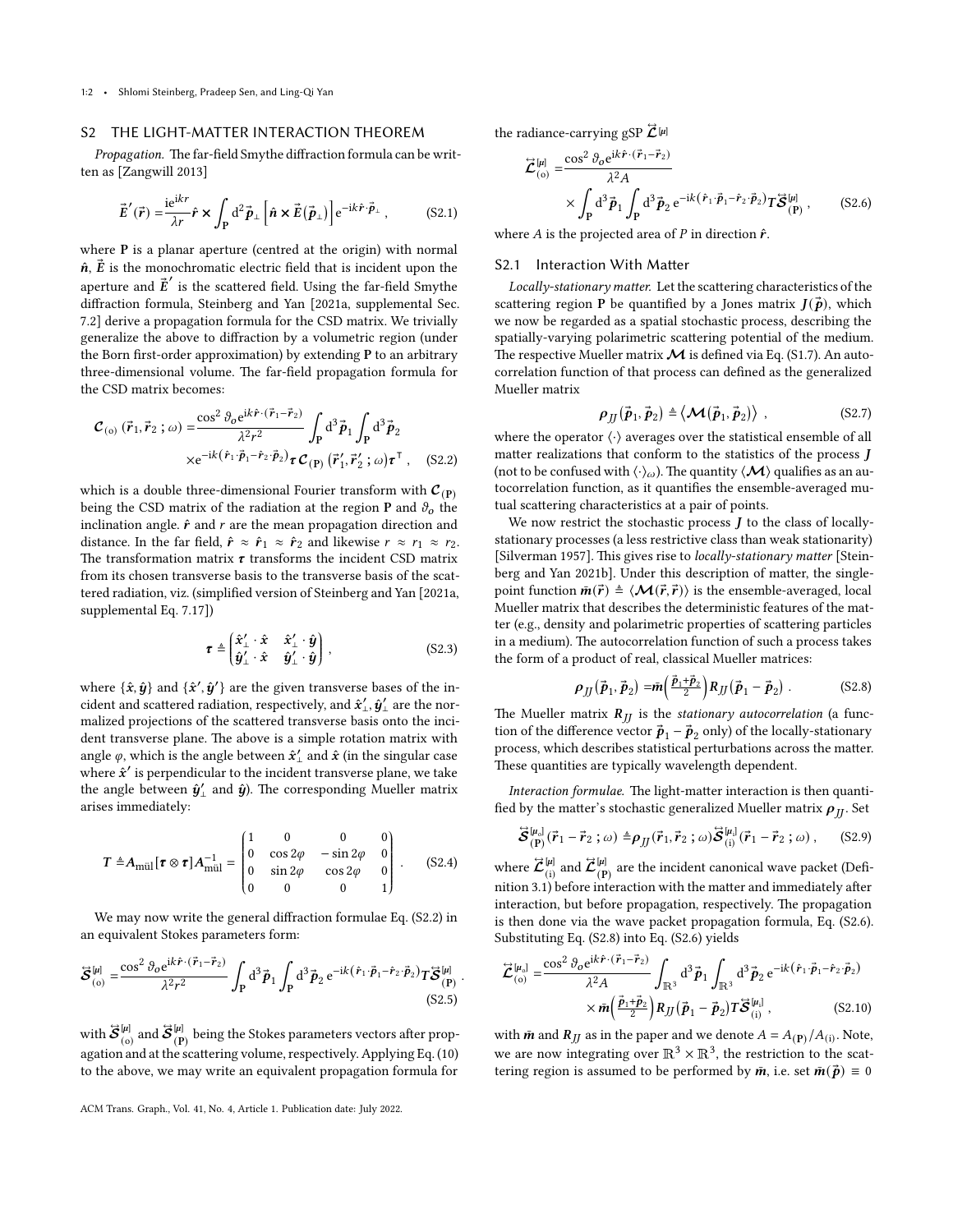when  $\vec{p} \notin P$ . Perform the variable changes  $\vec{\xi} = \vec{p}_1 - \vec{p}_2$  and  $\vec{\zeta} =$  $\frac{1}{2}(\vec{\bm{p}}_1+\vec{\bm{p}}_2)$ . Then, the quantities that appear in the integrand above can be rewritten as follows:

$$
e^{-ik(\hat{\mathbf{r}}_1 \cdot \vec{\mathbf{p}}_1 - \hat{\mathbf{r}}_2 \cdot \vec{\mathbf{p}}_2)} = e^{-ik\frac{1}{2}\vec{\xi} \cdot (\hat{\mathbf{r}}_1 + \hat{\mathbf{r}}_2)} e^{-ik\vec{\xi} \cdot (\hat{\mathbf{r}}_1 - \hat{\mathbf{r}}_2)}, \qquad (S2.11)
$$

$$
\bar{m}\left(\frac{\vec{p}_1+\vec{p}_2}{2}\right)=\bar{m}\left(\vec{\zeta}\right),\qquad(S2.12)
$$

$$
R_{JJ}(\vec{p}_1 - \vec{p}_2) = R_{JJ}(\vec{\xi}), \qquad (S2.13)
$$

and recall that a generalized irradiance is a function of  $\vec{\xi}$  only. This serves to decouple the double integral in [Eq. \(S2.10\)](#page-1-3) into separate spatial integrals for each integration variable,  $\vec{\zeta}$  and  $\vec{\zeta}$ .

The first integral becomes the following Fourier transform, which can be understood as the *angular spectrum function*:

$$
\widetilde{M}(k\hat{r}_1 - k\hat{r}_2) \triangleq \int_{\mathbb{R}^3} d^3 \vec{\zeta} e^{-ik \vec{\zeta} \cdot (\hat{r}_1 - \hat{r}_2)} \tilde{m}(\vec{\zeta})
$$
\n
$$
= (2\pi)^{\frac{3}{2}} \mathcal{F} \{ \tilde{m} \} (k\hat{r}_1 - k\hat{r}_2) .
$$
\n(S2.14)

As  $\hat{r}_1 \approx \hat{r}_2$  and by the far-field assumption  $\bar{m}$  changes slowly as a function of  $\hat{r}$ ,  $\hat{s}$ ,  $\widetilde{M}(0)$  is a very good approximation to that integral. The second integral is a Fourier transform of the product of the matter's stationary autocorrelation function with the incident wave packet, viz.

$$
\vec{f}\left(k\frac{\hat{r}_1+\hat{r}_2}{2}\right) \triangleq \int_{\mathbb{R}^3} d^3 \vec{\xi} e^{-i\frac{\vec{k}}{2}\vec{\xi}\cdot(\hat{r}_1+\hat{r}_2)} R_{JJ}\left(\vec{\xi}\right) \vec{S}_{(i)}^{[\mu_i]}(\vec{\xi}) . \quad (S2.15)
$$

<span id="page-2-3"></span>We first prove a pair of simple Lemmas.

LEMMA S2.1. *Let*  $\Sigma > 0$  *and*  $B$  *be non-singular real matrices. Then,* 

$$
\mathscr{F}\left\{ \mathscr{J}^{\Sigma}\left(B\vec{\xi}\right)\right\} \left(\vec{q}\right) = \frac{\left|\Sigma\right|^{1/2}}{\left|B\right|} \mathscr{J}^{\Sigma^{-1}}\left(B^{-1}\vec{q}\right).
$$

PROOF. Denote  $\Xi = B^T \Sigma^{-1} B$ , a positive-definite matrix, and  $\vec{\xi}' = \Xi^{1/2} \vec{\xi}$ . As  $\Xi > 0$ ,  $\Xi^{1/2}$  exists, is unique, real and positive-definite. Then,  $d^3\vec{\xi} = |\Xi|^{-1/2} d^3\vec{\xi}'$ , as  $|\Xi|^{-1/2}$  is the Jacobian, and

$$
\mathcal{F}\left\{\mathcal{J}^{\Sigma}\left(B\vec{\xi}\right)\right\}(\vec{q}) = \frac{1}{(2\pi)^{\frac{3}{2}}}\int_{\mathbb{R}^3} d^3 \vec{\xi} e^{-i \vec{\xi} \cdot \vec{q}} e^{-\frac{1}{2} \vec{\xi}^{\top} B^{\top} \Sigma^{-1} B \vec{\xi}}
$$

$$
= \frac{1}{(2\pi)^{\frac{3}{2}}} |\Xi|^{-1/2} \int_{\mathbb{R}^3} d^3 \vec{\xi}' e^{-i \vec{\xi}' \cdot \Xi^{-1/2} \vec{q}} e^{-\frac{1}{2} (\xi')^2}
$$

$$
= |\Xi|^{-1/2} \mathcal{F}\left\{\mathcal{J}^{\Gamma}\right\} \left(\Xi^{-1/2} \vec{q}\right) = |\Xi|^{-1/2} \mathcal{J}^{\Sigma^{-1}} \left(B^{-1} \vec{q}\right),
$$

where the Fourier transform of a Gaussian identity was used.  $□$ 

Let  $\mathcal{\ddot{S}}_{\text{(i)}}^{[\mu_i]}$  be an incident generalized irradiance, with shape matrices  $\Theta_{x,y,1/2}$ . Let  $S_{x,y}$  be the irradiance carried by each transverse component of  $\vec{S}^{[\mu_i]}_{(i)}$  and  $\chi, \varsigma$  as in Definition 3.1. Define the shorthands

<span id="page-2-4"></span>
$$
\vec{S}_{x,y}^{(i)} \triangleq \begin{pmatrix} S_{x,y} \\ \pm S_{x,y} \\ 0 \\ 0 \end{pmatrix} \quad \text{and} \quad \vec{S}_{1/2}^{(i)} \triangleq \sqrt{S_x S_y} \begin{pmatrix} 0 \\ 0 \\ \chi \\ \zeta \end{pmatrix} . \quad (S2.16)
$$

 $\textsc{Corollary S2.2.} \ \ \textsc{Given a generalized irradiance} \ \boldsymbol{\ddot{S}}^{\text{[\mu_i]}} \ \ \textit{with mean}$ *propagation distance ,*

$$
\mathscr{F}\left\{\vec{\boldsymbol{\mathcal{S}}}_{(i)}^{[\mu_i]}\right\}(\vec{\boldsymbol{q}})=\sum_{\alpha\in\{x,y,1/2\}}\left|\Theta_{\alpha}\right|^{1/2}\boldsymbol{g}^{\Theta_{\alpha}^{-1}}\left(Q_{[\mu]}^{\mathsf{T}}\left(\vec{\boldsymbol{q}}+k\hat{\boldsymbol{s}}\right)\right)\vec{S}_{\alpha}^{(i)}.
$$

PROOF. Immediately via the shift property of the Fourier trans-form and [Lemma S2.1.](#page-2-3)  $\Box$ 

Define  $p \triangleq \mathscr{F}\{\mathbf{R}_M\}$ , the Fourier transform of the stationary autocorrelation function, i.e. the stationary power spectral density (Definition 3.3.(i)). Applying [Corollary S2.2](#page-2-4), the convolution theorem (Eq. (3)) and the approximation  $\frac{1}{2}(\hat{r}_1 + \hat{r}_2) \approx \hat{r}$  to [Eq. \(S2.15\)](#page-2-5), and simplifying, yields:

$$
\vec{f}(k\hat{r}) = (2\pi)^{\frac{3}{2}} \mathcal{F} \left\{ R_{JJ} \vec{S}_{(i)}^{\mu_{i}} \right\} (k\hat{r}) = 8\pi^{3} \left[ p * \mathcal{F} \left\{ \vec{S}_{(i)}^{\mu_{i}} \right\} \right] (k\hat{r})
$$

$$
= 8\pi^{3} \sum_{\alpha \in \{\mathbf{x}, \mathbf{y}, \mathbf{z}\}^{\prime}} \left| \Theta_{\alpha}^{(i)} \right|^{\frac{1}{2}} \left| p * \mathcal{J}^{\Xi_{\alpha}^{(i)}} \right| \left( \vec{h} \right) \vec{S}_{\alpha}^{(i)}, \tag{S2.17}
$$

<span id="page-2-6"></span>where the convolution is with respect to the integration variable  $\vec{q}^{\prime}$ , we define the shorthands

$$
\vec{\boldsymbol{h}} \triangleq k(\hat{\boldsymbol{r}} + \hat{\boldsymbol{s}}) \quad \text{and} \quad \boldsymbol{\Xi}_{\alpha}^{(i)} \triangleq Q_{[\mu_i]} \left(\boldsymbol{\Theta}_{\alpha}^{(i)}\right)^{-1} Q_{[\mu_i]}^{\mathsf{T}} . \quad (S2.18)
$$

We also define the classical pBSDF as the averaged (over the entire scattering region) Mueller matrix, viz.

<span id="page-2-8"></span><span id="page-2-7"></span>
$$
\mathbf{M} \triangleq \frac{1}{|P|} \int_P \bar{\mathbf{m}} = \frac{1}{|P|} \widetilde{\mathbf{M}}(0) .
$$
 (S2.19)

<span id="page-2-5"></span>Substituting [Eqs. \(S2.14\)](#page-2-6) and [\(S2.17\)](#page-2-7) into [Eq. \(S2.10\)](#page-1-3) finally results in:

$$
\vec{\mathcal{L}}_{(o)}^{[\mu_o]} = \frac{\cos \vartheta_o e^{ik\hat{r} \cdot (\vec{r}_1 - \vec{r}_2)}}{\lambda^2 (2\pi)^{\frac{3}{2}}} M \sum_{\alpha \in \{x, y, \}^{\lambda_1} \}} \left| \Theta_{\alpha}^{(i)} \right|^{\frac{1}{2}} \left( p * g^{\Xi_{\alpha}^{(i)}} \right) \left( \vec{h} \right) T \vec{S}_{\alpha}^{(i)}
$$
\n(S2.20)

and up to the coherence functions. We used the fact that  $|P|/A =$ 1/cos  $\partial$ <sub>o</sub>. Note, in the paper, Eq. (21), absorbs the 1/ $\lambda^2$  into the pB-SDF, for succinctness.

The stationary power spectral density (PSD) function *p* and the classical pBSDF fully quantify the matter's scattering properties. As the PSD  $p$  is real, the convolution that appears in [Eq. \(S2.20\)](#page-2-8) is real as well, and this convolution quantifies the wave-interference effects. The classical Mueller matrix  $M$  acts upon the classical incident Stokes parameters vector (incident irradiance). The result- $\lim_{\epsilon\to 0} \vec{\mathcal{L}}_{\rm (o)}^{[\mu_{\rm o}]}$  is a (radiance-carrying) classical Stokes parameters vector, that is constant up to the propagator term.

While [Eq. \(S2.20\)](#page-2-8) quantifies the radiometric and polarimetric properties well, the coherence information was lost when we discarded the small perturbations of the vectors  $\hat{r}_1$ ,  $\hat{r}_2$ . We discuss the transformation of the shape matrices on interaction with matter in the paper.

#### REFERENCES

<span id="page-2-2"></span>Olga Korotkova. 2017. *Random Light Beams*. CRC Press, Boca Raton.

- <span id="page-2-0"></span>Charles F.Van Loan. 2000. The ubiquitous Kronecker product. *J. Comput. Appl. Math.* 123, 1-2 (Nov 2000), 85–100. [https://doi.org/10.1016/s0377-0427\(00\)00393-9](https://doi.org/10.1016/s0377-0427(00)00393-9)
- <span id="page-2-1"></span>Sergey N. Savenkov. 2009. *Jones and Mueller matrices: structure, symmetry relations and information content*. Springer Berlin Heidelberg, 71–119. [https://doi.org/10.](https://doi.org/10.1007/978-3-540-74276-0_3) [1007/978-3-540-74276-0\\_3](https://doi.org/10.1007/978-3-540-74276-0_3)

ACM Trans. Graph., Vol. 41, No. 4, Article 1. Publication date: July 2022.